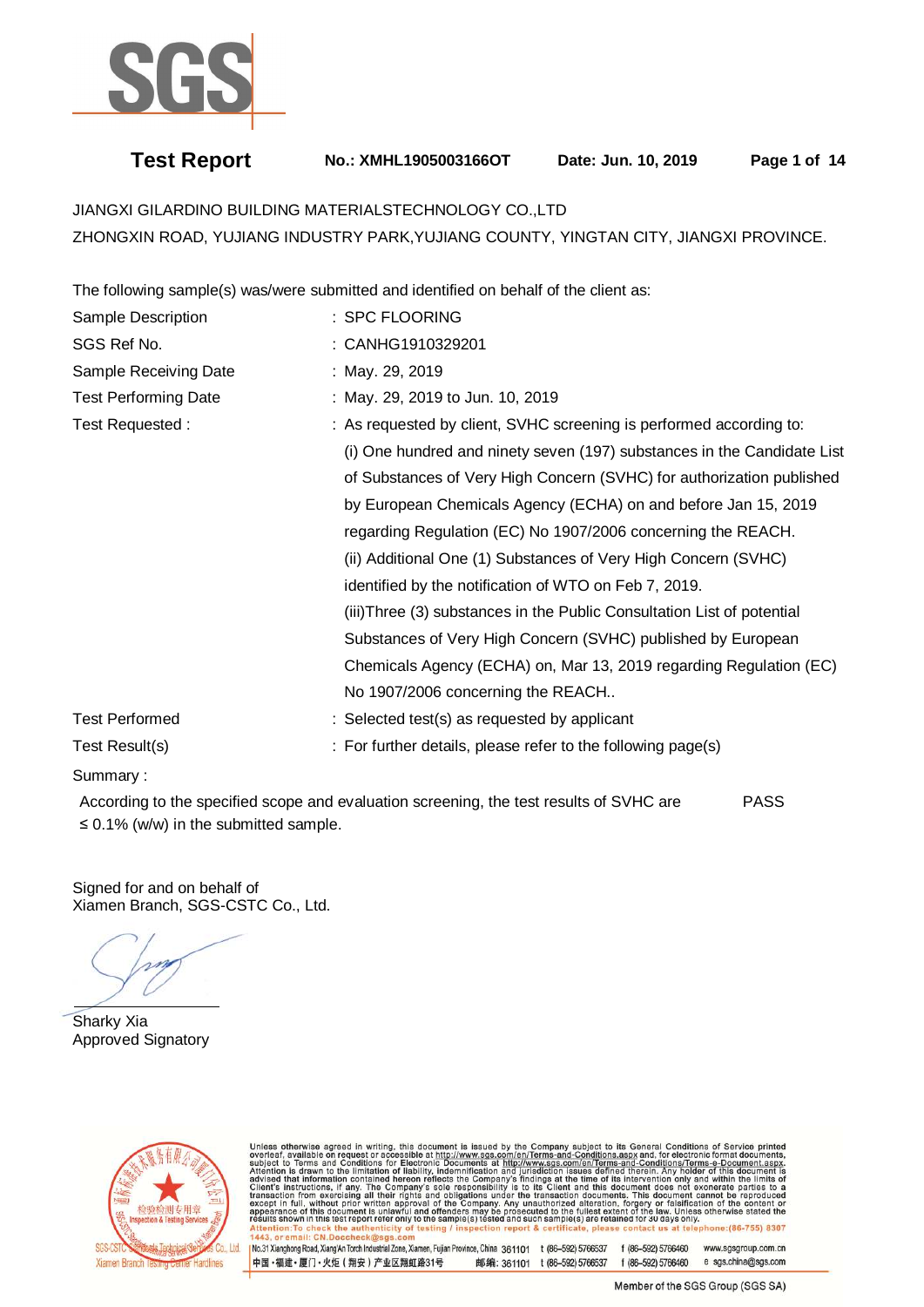

**Test Report No.: XMHL1905003166OT Date: Jun. 10, 2019 Page 2 of 14** 

## Remark :

 1. The chemical analysis of specified SVHC is performed by means of currently available analytical techniques against the following SVHC related documents published by ECHA: http://echa.europa.eu/web/guest/candidate-list-table

These lists are under evaluation by ECHA and may subject to change in the future.

2. REACH obligation:

2.1 Concerning article(s):

# Communication:

 Article 33 of Regulation (EC) No 1907/2006 requires supplier of an article containing a substance meeting the criteria in Article 57 and identified in accordance with Article 59(1) in a concentration above 0.1% weight by weight (w/w) shall provide the recipient of the article with sufficient information, available to the supplier, to allow safe use of the article including, as a minimum, the name of that substance in the Candidate List. Notification:

 In accordance with Regulation (EC) No 1907/2006, any EU producer or importer of articles shall notify ECHA, in accordance with paragraph 4 of Article 7, if a substance meets the criteria in Article 57 and is identified in accordance with Article 59(1) of the Regulation, if (a) the substance in the Candidate List is present in those articles in quantities totaling over one tonne per producer or importer per year; and (b) the substance in the Candidate List is present in those articles above a concentration of 0.1% weight by weight (w/w).

 SGS adopts the ruling of the Court of Justice of the European Union on the definition of an article under REACH unless indicated otherwise. Detail explanation is available at the following link:

 http://www.sgs.com/-/media/global/documents/technical-documents/technical-bulletins/sgs-crs position-statement-on-svhc-in-articles-a4-en-16-06.pdf?la=en

### 2.2 Concerning material(s):

 Test results in this report are based on the tested sample. This report refers to testing result of tested sample submitted as homogenous material(s). In case such material is being used to compose an article, the results indicated in this report may not represent SVHC concentration in such article. If this report refers to testing result of composite material group by equal weight proportion, the material in each composite test group may come from more than one article. If the sample is a substance or mixture, and it directly exports to EU, client has the obligation to comply with the supply chain communication obligation under Article 31 of Regulation (EC) No. 1907/2006 and the conditions of Authorization of substance of very high concern included in the Annex XIV of the Regulation (EC) No. 1907/2006.

2.3 Concerning substance and preparation:

 If a SVHC is found over 0.1% (w/w) and/or the specific concentration limit which is set in Regulation (EC) No 1272/2008 and its amendments, client is suggested to prepare a Safety Data Sheet (SDS) against the SVHC to comply with the supply chain communication obligation under Regulation (EC) No 1907/2006, in which:

- a substance that is classified as hazardous under the CLP Regulation (EC) No 1272/2008.

 - a mixture that is classified as hazardous under the CLP Regulation (EC) No 1272/2008, when it contains a substance with concentration equal to, or greater than the classification limit as set in Regulation (EC) No. 1272/2008; or



Unless otherwise agreed in writing, this document is issued by the Company subject to its General Conditions of Service printed<br>average and for request on accessible at http://www.sgs.com/en/Terms-and-Conditions.Text-man

No.31 Xianghong Road, Xiang'An Torch Industrial Zone, Xiamen, Fujian Province, China 361101 t (86-592) 5766537 f (86-592) 5766460 www.sasaroup.com.cn 中国·福建·厦门·火炬 (翔安) 产业区翔虹路31号 邮编: 361101 t (86-592) 5766537 f (86-592) 5766460 e sgs.china@sgs.com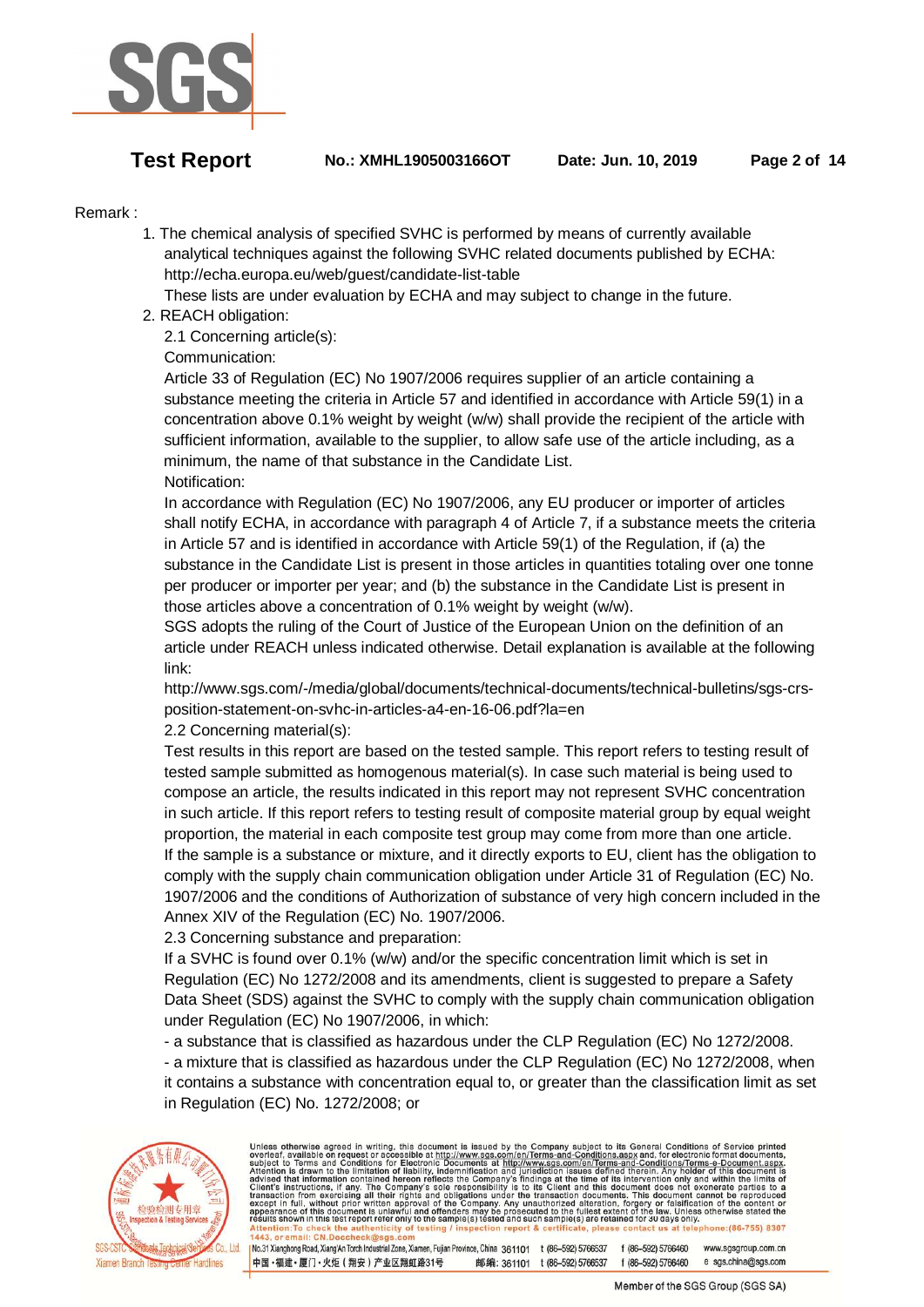

 - a mixture is not classified as hazardous under the CLP Regulation (EC) No 1272/2008, but contains either:

 (a) a substance posing human health or environmental hazards in an individual concentration of ≥ 1 % by weight for mixtures that are solid or liquids (i.e., non-gaseous mixtures) or ≥ 0.2 % by volume for gaseous mixtures; or

(b) a substance that is PBT, or vPvB in an individual concentration of  $\geq 0.1$  % by weight for mixtures that are solid or liquids (i.e., non-gaseous mixtures); or

 (c) a substance on the SVHC candidate list (for reasons other than those listed above), in an individual concentration of ≥ 0.1 % by weight for non-gaseous mixtures; or

(d) a substance for which there are Europe-wide workplace exposure limits.

 3. If a SVHC is found over the reporting limit, client is suggested to identify the component which contains the SVHC and the exact concentration of the SVHC by requesting further quantitative analysis from the laboratory.

# **Test Sample :**

Sample Description :

| Specimen No. | <b>SGS Sample ID</b> | <b>Description</b> |
|--------------|----------------------|--------------------|
|--------------|----------------------|--------------------|

SN1 CAN19-103292.001 Grey board w/ brown surface

### **Test Method :**

SGS In-House method- GZTC CHEM-TOP-092-01, GZTC CHEM-TOP-092-02, Analyzed by ICP-OES, UV-VIS, GC-MS, HPLC-DAD/MS and Colorimetric Method.

### **Test Result: (Substances in the Candidate List of SVHC)**

|                | <b>Batch Substance Name</b>                                          | <b>CAS No.</b> | 001<br>Concentration (%) | <b>RL (%)</b> |
|----------------|----------------------------------------------------------------------|----------------|--------------------------|---------------|
| $\blacksquare$ | All tested SVHC in candidate list                                    |                | ND.                      |               |
|                | Test Result: (Substances in the Consultation List of potential SVHC) |                |                          |               |
|                | <b>Batch Substance Name</b>                                          | <b>CAS No.</b> | 001                      | <b>RL (%)</b> |
|                |                                                                      |                | Concentration (%)        |               |
| $\blacksquare$ | All tested SVHC in consultation list                                 | ۰              | ND.                      |               |
|                | <b>Test Result: (Additional SVHC)</b>                                |                |                          |               |
|                | <b>Batch Substance Name</b>                                          | <b>CAS No.</b> | 001                      | <b>RL (%)</b> |
|                |                                                                      |                | Concentration (%)        |               |
|                | All tested SVHC                                                      | -              | ND                       |               |



Unless otherwise agreed in writing, this document is issued by the Company subject to its General Conditions of Service printed<br>average and for request on accessible at http://www.sgs.com/en/Terms-and-Conditions.Text-man No.31 Xianghong Road, Xiang'An Torch Industrial Zone, Xiamen, Fujian Province, China 361101 t (86-592) 5766537 f (86-592) 5766460 www.sasaroup.com.cn

中国·福建·厦门·火炬 (翔安) 产业区翔虹路31号 邮编: 361101 t (86-592) 5766537 f (86-592) 5766460 e sgs.china@sgs.com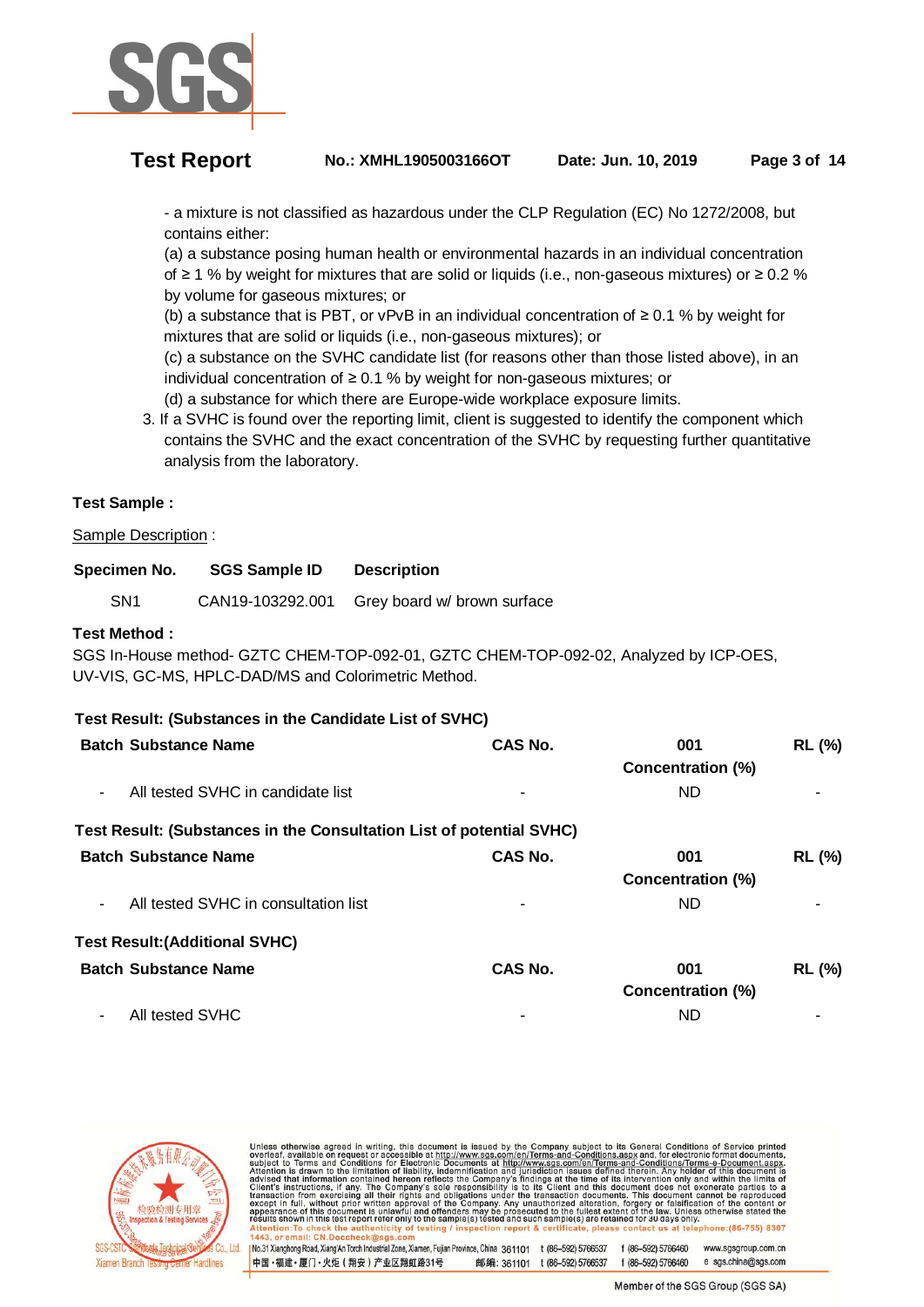

**Test Report No.: XMHL1905003166OT Date: Jun. 10, 2019 Page 4 of 14** 

Notes :

 1.The table above only shows detected SVHC, and SVHC that below RL are not reported. Please refer to Appendix for the full list of tested SVHC.

2.RL = Reporting Limit. All RL are based on homogenous material.ND = Not detected (lower than RL), ND is denoted on the SVHC substance.

3.\* The test result is based on the calculation of selected element(s) and to the worst-case scenario.

 \*\* The test result is based on the calculation of selected marker(s) and to the worst-case scenario. For detail information, please refer to the SGS REACH website:

 http://www.sgs.com/en/Consumer-Goods-Retail/Toys-and-Juvenile-Products/Toys/REACH/Management of-SVHC.aspx

 4.RL = 0.001% is evaluated for element (i.e. cobalt, arsenic, lead, chromium (VI), aluminum, zirconium, boron, strontium, zinc,

 antimony, titanium, barium and cadmium respectively), except molybdenum RL=0.0005%, boron RL=0.0005% (only for Lead bis(tetrafluoroborate)).

5. Calculated concentration of boric compounds are based on the water extractive boron by ICP-OES.

 6. ∆ CAS No. of diastereoisomers identified (α-HBCDD, β-HBCDD, γ-HBCDD): 134237-50-6, 134237-51-7, 134237-52-8.

7.  $\hat{\mathcal{R}}$  CAS No. of Hexahydromethylphthalic anhydride, Hexahydro-4-methylphthalic anhydride, Hexahydro-1-methylphthalic anhydride, Hexahydro-3-methylphthalic anhydride: 25550-51-0,

19438-60-9, 48122-14-1, 57110-29-9; EC No. of those: 247-094-1, 243-072-0, 256-356-4, 260-566-1.

 8. § The substance is proposed for the identification as SVHC only where it contains Michler's ketone (CAS Number: 90-94-8) or Michler's base (CAS Number: 101-61-1) ≥0.1% (w/w).

9.Add. = Additional identified SVHC,/ = Substances in the Consultation List of SVHC.



Unless otherwise agreed in writing, this document is issued by the Company subject to its General Conditions of Service printed subject to Terms and Conditions for Electronic Documents at the  $\frac{1}{2}$  subject to Terms an

No.31 Xianghong Road, Xiang'An Torch Industrial Zone, Xiamen, Fujian Province, China 361101 t (86-592) 5766537 f (86-592) 5766460 www.sasaroup.com.cn 中国·福建·厦门·火炬 (翔安) 产业区翔虹路31号 邮编: 361101 t (86-592) 5766537 f (86-592) 5766460 e sgs.china@sgs.com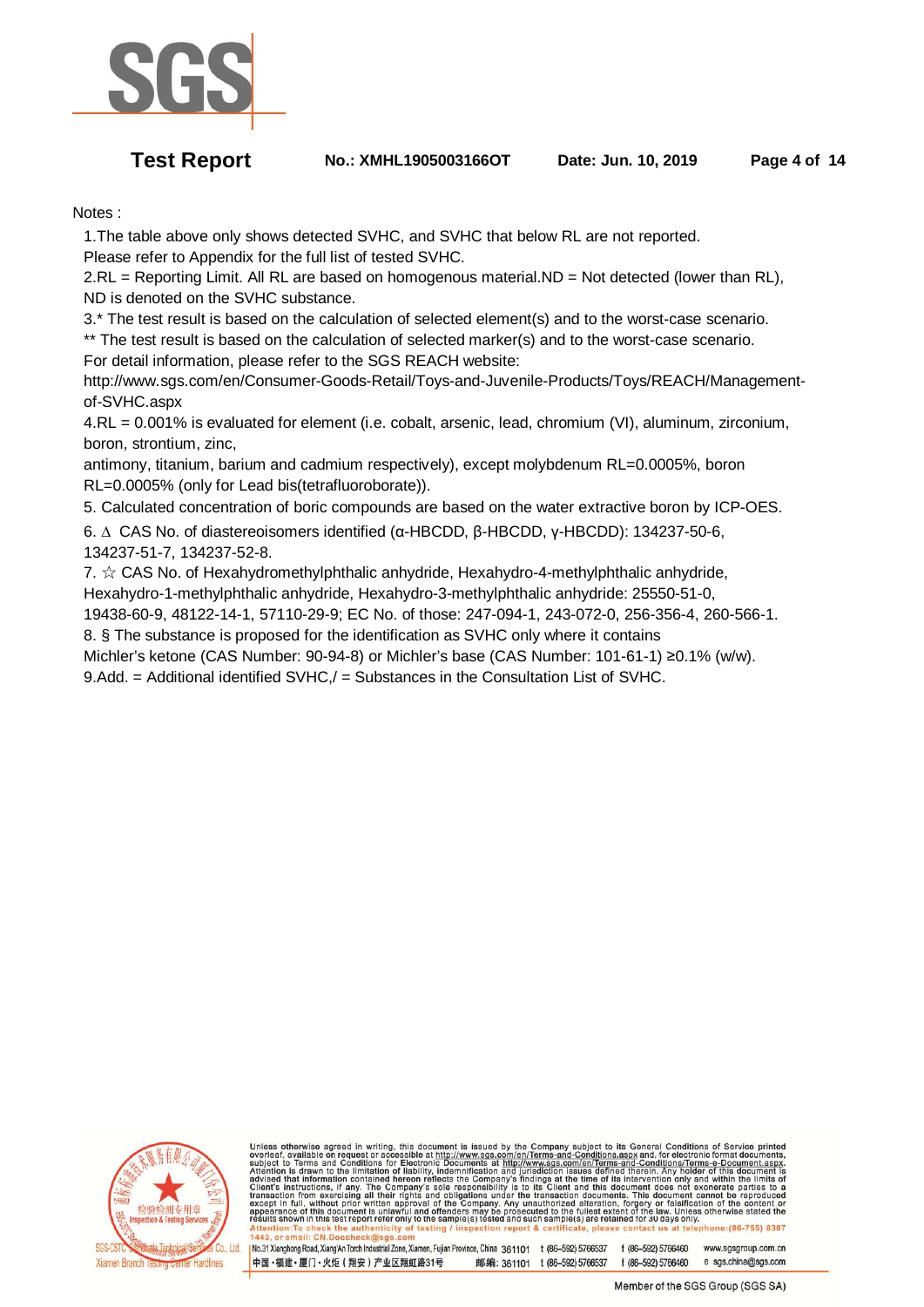

**Test Report No.: XMHL1905003166OT Date: Jun. 10, 2019 Page 5 of 14** 

**Appendix** 

**Full list of tested SVHC:** 

| <b>Batch</b> | No.            | <b>Substance Name</b>                                                                                                          | <b>CAS No.</b>             | RL (%) |
|--------------|----------------|--------------------------------------------------------------------------------------------------------------------------------|----------------------------|--------|
|              | 1              | 4,4' -Diaminodiphenylmethane(MDA)                                                                                              | 101-77-9                   | 0.010  |
|              | $\overline{2}$ | 5-tert-butyl-2,4,6-trinitro-m-xylene (musk xylene)                                                                             | $81 - 15 - 2$              | 0.010  |
|              | 3              | Alkanes, C10-13, chloro (Short Chain Chlorinated Paraffins)                                                                    | 85535-84-8                 | 0.010  |
|              | 4              | Anthracene                                                                                                                     | 120-12-7                   | 0.010  |
|              | 5              | Benzyl butyl phthalate (BBP)                                                                                                   | 85-68-7                    | 0.010  |
|              | 6              | Bis (2-ethylhexyl)phthalate (DEHP)                                                                                             | 117-81-7                   | 0.010  |
|              | 7              | Bis(tributyltin) oxide (TBTO)                                                                                                  | 56-35-9                    | 0.010  |
|              | 8              | Cobalt dichloride*                                                                                                             | 7646-79-9                  | 0.001  |
|              | 9              | Diarsenic pentaoxide*                                                                                                          | 1303-28-2                  | 0.001  |
|              | 10             | Diarsenic trioxide*                                                                                                            | 1327-53-3                  | 0.001  |
|              | 11             | Dibutyl phthalate (DBP)                                                                                                        | 84-74-2                    | 0.010  |
|              | 12             | Hexabromocyclododecane (HBCDD) and all major<br>diastereoisomers identified (α-HBCDD, β-HBCDD,<br>$\gamma$ -HBCDD) $\triangle$ | 25637-99-4,3194-<br>$55-6$ | 0.010  |
| I            | 13             | Lead hydrogen arsenate*                                                                                                        | 7784-40-9                  | 0.001  |
|              | 14             | Sodium dichromate*                                                                                                             | 7789-12-0,<br>10588-01-9   | 0.001  |
| L            | 15             | Triethyl arsenate*                                                                                                             | 15606-95-8                 | 0.001  |
| Ш            | 16             | 2,4-Dinitrotoluene                                                                                                             | 121-14-2                   | 0.010  |
| Ш            | 17             | Acrylamide                                                                                                                     | 79-06-1                    | 0.010  |
| Ш            | 18             | Anthracene oil**                                                                                                               | 90640-80-5                 | 0.010  |
| Ш            | 19             | Anthracene oil, anthracene paste**                                                                                             | 90640-81-6                 | 0.010  |
| Ш            | 20             | Anthracene oil, anthracene paste, anthracene fraction**                                                                        | 91995-15-2                 | 0.010  |
| Ш            | 21             | Anthracene oil, anthracene paste, distn. lights**                                                                              | 91995-17-4                 | 0.010  |
| Ш            | 22             | Anthracene oil, anthracene-low**                                                                                               | 90640-82-7                 | 0.010  |
| Ш            | 23             | Diisobutyl phthalate                                                                                                           | 84-69-5                    | 0.010  |
| Ш            | 24             | Lead chromate molybdate sulphate red (C.I. Pigment Red<br>$104$ <sup>*</sup>                                                   | 12656-85-8                 | 0.001  |
| Ш            | 25             | Lead chromate*                                                                                                                 | 7758-97-6                  | 0.001  |
| Ш            | 26             | Lead sulfochromate yellow (C.I. Pigment Yellow 34)*                                                                            | 1344-37-2                  | 0.001  |
| Ш            | 27             | Pitch, coal tar, high temp.**                                                                                                  | 65996-93-2                 | 0.010  |



Unless otherwise agreed in writing, this document is issued by the Company subject to its General Conditions of Service printed<br>overleaf, available on request or accessible at http://www.sgs.com/en/Terms-and-Conditions.asp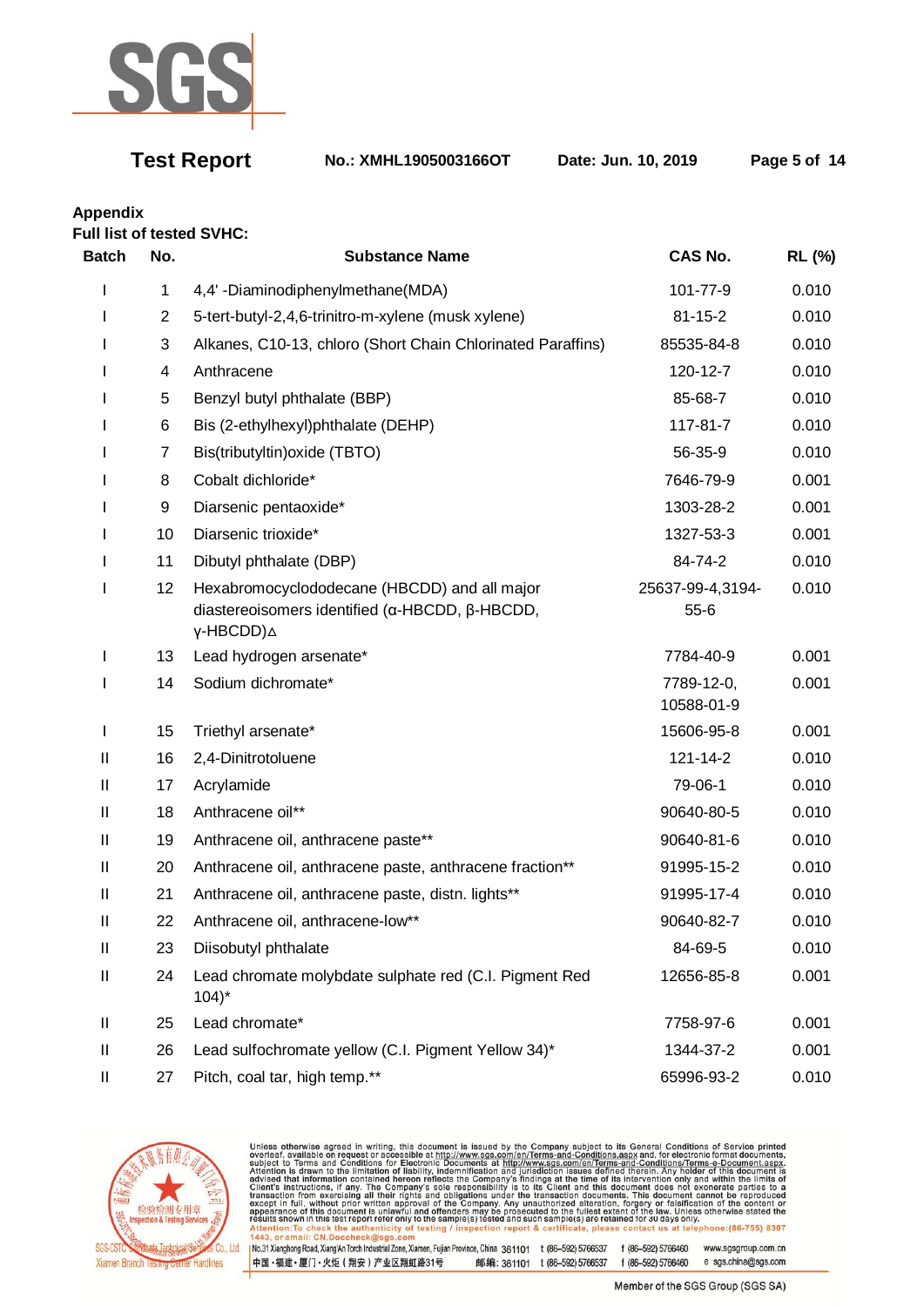

**Test Report No.: XMHL1905003166OT Date: Jun. 10, 2019 Page 6 of 14** 

# **Appendix**

**Full list of tested SVHC:** 

| <b>Batch</b>  | No. | <b>Substance Name</b>                                                             | <b>CAS No.</b>                         | <b>RL (%)</b> |
|---------------|-----|-----------------------------------------------------------------------------------|----------------------------------------|---------------|
| $\mathbf{II}$ | 28  | Tris(2-chloroethyl)phosphate                                                      | 115-96-8                               | 0.010         |
| Ш             | 29  | Ammonium dichromate*                                                              | 7789-09-5                              | 0.001         |
| Ш             | 30  | Boric acid*                                                                       | 10043-35-3,<br>11113-50-1              | 0.001         |
| Ш             | 31  | Disodium tetraborate, anhydrous*                                                  | 1303-96-4,<br>1330-43-4,<br>12179-04-3 | 0.001         |
| Ш             | 32  | Potassium chromate*                                                               | 7789-00-6                              | 0.001         |
| Ш             | 33  | Potassium dichromate*                                                             | 7778-50-9                              | 0.001         |
| Ш             | 34  | Sodium chromate*                                                                  | 7775-11-3                              | 0.001         |
| Ш             | 35  | Tetraboron disodium heptaoxide, hydrate*                                          | 12267-73-1                             | 0.001         |
| Ш             | 36  | Trichloroethylene                                                                 | 79-01-6                                | 0.010         |
| IV            | 37  | 2-Ethoxyethanol                                                                   | 110-80-5                               | 0.010         |
| IV            | 38  | 2-Methoxyethanol                                                                  | 109-86-4                               | 0.010         |
| IV            | 39  | Chromic acid,<br>Oligomers of chromic acid and dichromic acid,<br>Dichromic acid* | 7738-94-5,-<br>13530-68-2              | 0.001         |
| IV            | 40  | Chromium trioxide*                                                                | 1333-82-0                              | 0.001         |
| IV            | 41  | Cobalt(II) carbonate*                                                             | 513-79-1                               | 0.001         |
| IV            | 42  | Cobalt(II) diacetate*                                                             | 71-48-7                                | 0.001         |
| IV            | 43  | Cobalt(II) dinitrate*                                                             | 10141-05-6                             | 0.001         |
| IV            | 44  | Cobalt(II) sulphate*                                                              | 10124-43-3                             | 0.001         |
| $\vee$        | 45  | 1,2,3-trichloropropane                                                            | $96 - 18 - 4$                          | 0.010         |
| $\vee$        | 46  | 1,2-Benzenedicarboxylic acid, di-C6-8-branched alkyl esters,<br>C7-rich           | 71888-89-6                             | 0.010         |
| $\vee$        | 47  | 1,2-Benzenedicarboxylic acid, di-C7-11-branched and linear<br>alkyl esters        | 68515-42-4                             | 0.010         |
| $\vee$        | 48  | 1-methyl-2-pyrrolidone                                                            | 872-50-4                               | 0.010         |
| $\vee$        | 49  | 2-ethoxyethyl acetate                                                             | 111-15-9                               | 0.010         |
| V             | 50  | Hydrazine                                                                         | 7803-57-8,<br>302-01-2                 | 0.010         |
| V             | 51  | Strontium chromate*                                                               | 7789-06-2                              | 0.001         |



Unless otherwise agreed in writing, this document is issued by the Company subject to its General Conditions of Service printed<br>overleaf, available on request or accessible at http://www.sgs.com/en/Terms-and-Conditions.asp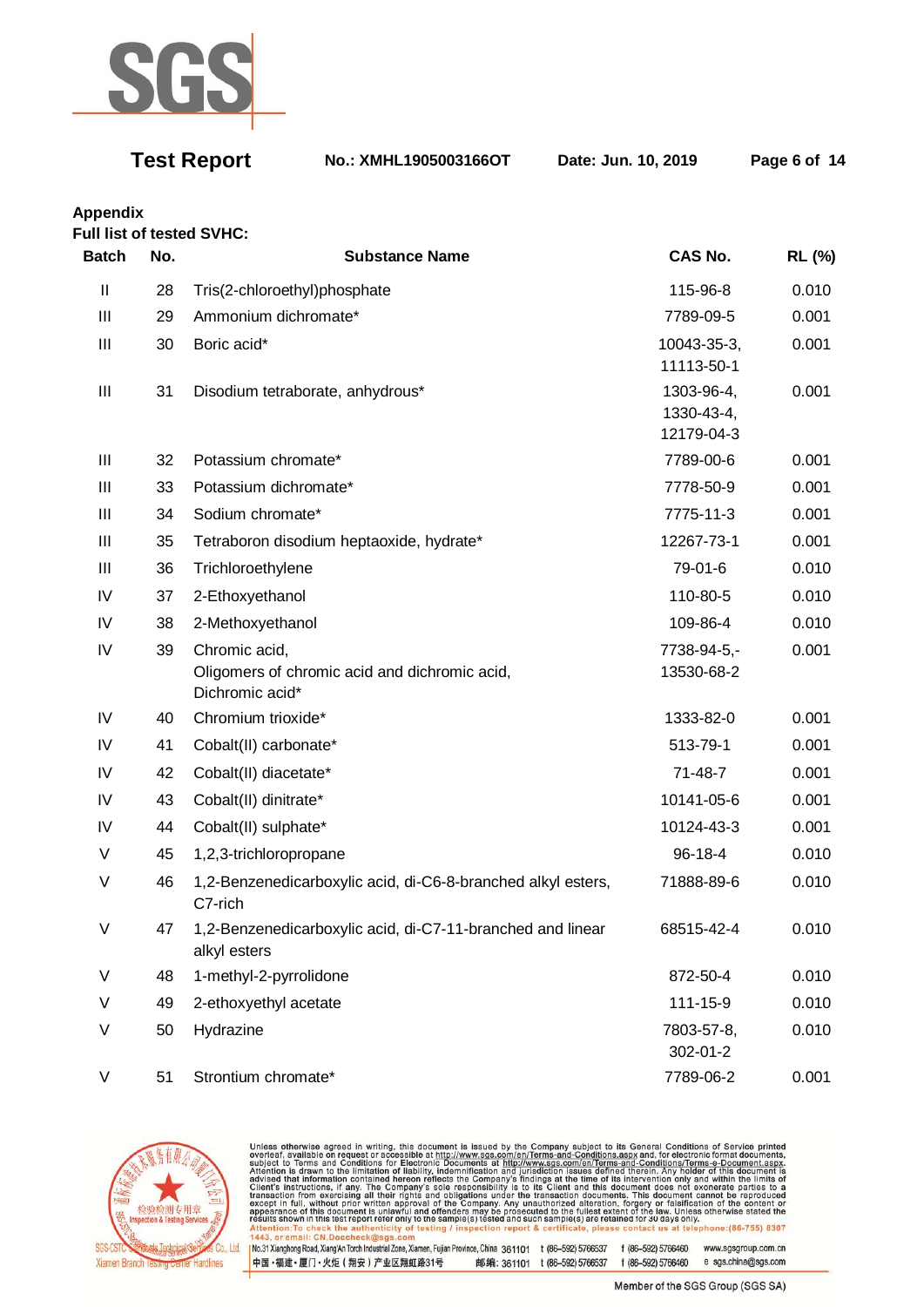

**Test Report No.: XMHL1905003166OT Date: Jun. 10, 2019 Page 7 of 14** 

**Appendix** 

| <b>Batch</b> | No. | <b>Substance Name</b>                                                                                                                              | <b>CAS No.</b>              | <b>RL (%)</b> |
|--------------|-----|----------------------------------------------------------------------------------------------------------------------------------------------------|-----------------------------|---------------|
| VI           | 52  | 1,2-Dichloroethane                                                                                                                                 | 107-06-2                    | 0.010         |
| VI           | 53  | 2,2'-dichloro-4,4'-methylenedianiline                                                                                                              | $101 - 14 - 4$              | 0.010         |
| VI           | 54  | 2-Methoxyaniline; o-Anisidine                                                                                                                      | $90 - 04 - 0$               | 0.010         |
| VI           | 55  | 4-(1,1,3,3-tetramethylbutyl)phenol                                                                                                                 | 140-66-9                    | 0.010         |
| VI           | 56  | Aluminosilicate Refractory Ceramic Fibres *                                                                                                        | 650-017-00-8 (Index         | 0.001         |
|              |     |                                                                                                                                                    | no.)                        |               |
| VI           | 57  | Arsenic acid*                                                                                                                                      | 7778-39-4                   | 0.001         |
| VI           | 58  | Bis(2-methoxyethyl) ether                                                                                                                          | 111-96-6                    | 0.010         |
| VI           | 59  | Bis(2-methoxyethyl) phthalate                                                                                                                      | 117-82-8                    | 0.010         |
| VI           | 60  | Calcium arsenate*                                                                                                                                  | 7778-44-1                   | 0.001         |
| VI           | 61  | Dichromium tris(chromate) *                                                                                                                        | 24613-89-6                  | 0.001         |
| VI           | 62  | Formaldehyde, oligomeric reaction products with aniline                                                                                            | 25214-70-4                  | 0.010         |
| VI           | 63  | Lead diazide, Lead azide*                                                                                                                          | 13424-46-9                  | 0.001         |
| VI           | 64  | Lead dipicrate*                                                                                                                                    | 6477-64-1                   | 0.001         |
| VI           | 65  | Lead styphnate*                                                                                                                                    | 15245-44-0                  | 0.001         |
| VI           | 66  | N,N-dimethylacetamide                                                                                                                              | 127-19-5                    | 0.010         |
| VI           | 67  | Pentazinc chromate octahydroxide*                                                                                                                  | 49663-84-5                  | 0.001         |
| VI           | 68  | Phenolphthalein                                                                                                                                    | 77-09-8                     | 0.010         |
| VI           | 69  | Potassium hydroxyoctaoxodizincatedichromate*                                                                                                       | 11103-86-9                  | 0.001         |
| VI           | 70  | Trilead diarsenate*                                                                                                                                | 3687-31-8                   | 0.001         |
| VI           | 71  | Zirconia Aluminosilicate Refractory Ceramic Fibres*                                                                                                | 650-017-00-8 (Index<br>no.) | 0.001         |
| VII          | 72  | [4-[[4-anilino-1-naphthyl][4-<br>(dimethylamino)phenyl]methylene]cyclohexa-2,5-dien-1-ylide<br>ne] dimethylammonium chloride (C.I. Basic Blue 26)§ | 2580-56-5                   | 0.010         |
| VII          | 73  | [4-[4,4'-bis(dimethylamino)<br>benzhydrylidene]cyclohexa-2,5-dien-1-ylidene]dimethylamm<br>onium chloride (C.I. Basic Violet 3)§                   | 548-62-9                    | 0.010         |
| VII          | 74  | 1,2-bis(2-methoxyethoxy)ethane (TEGDME; triglyme)                                                                                                  | 112-49-2                    | 0.010         |
| VII          | 75  | 1,2-dimethoxyethane; ethylene glycol dimethyl ether<br>(EGDME)                                                                                     | 110-71-4                    | 0.010         |
| VII          | 76  | 4,4'-bis(dimethylamino) benzophenone (Michler's Ketone)                                                                                            | 90-94-8                     | 0.010         |



Unless otherwise agreed in writing, this document is issued by the Company subject to its General Conditions of Service printed<br>overleaf, available on request or accessible at http://www.sgs.com/en/Terms-and-Conditions.asp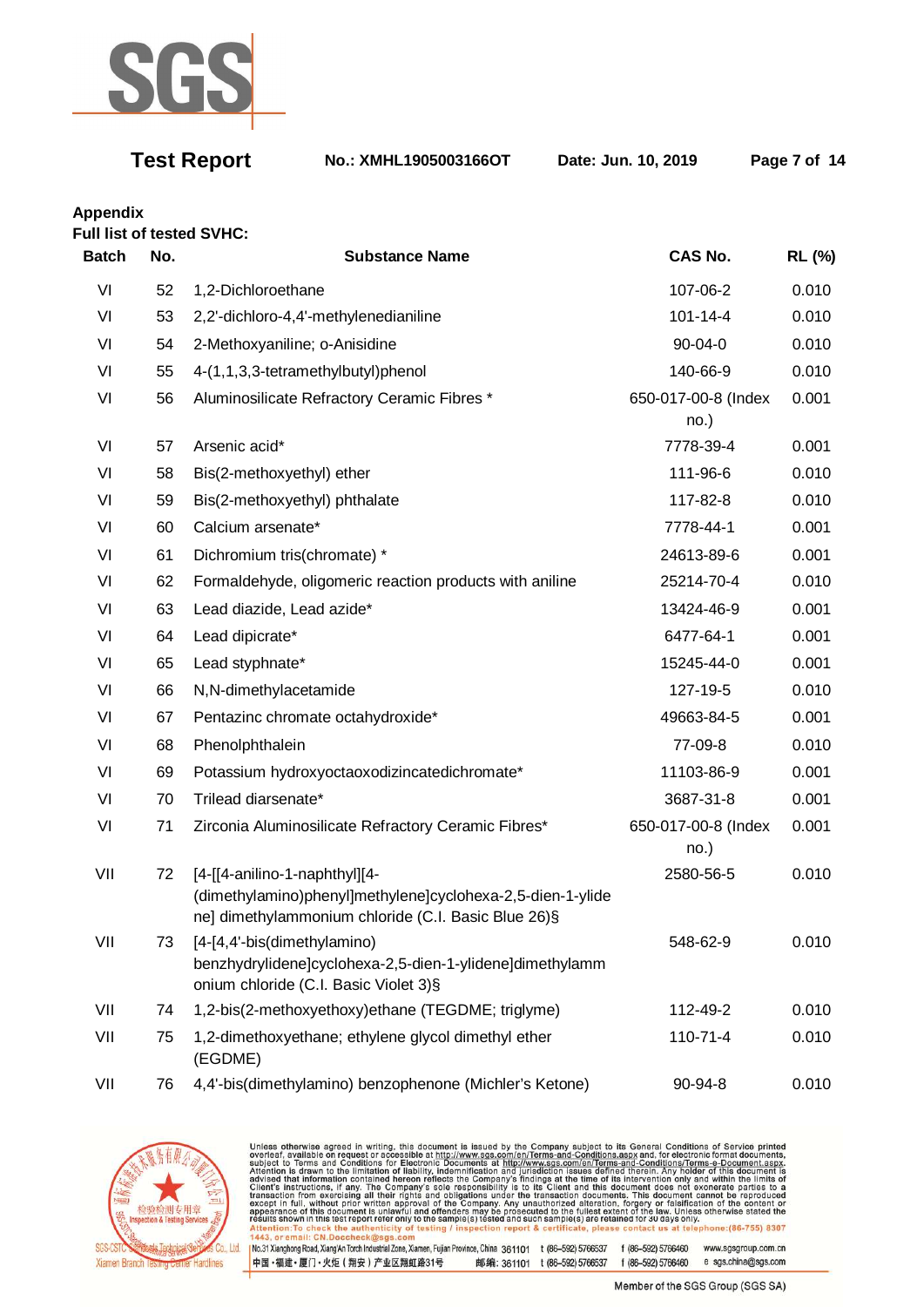

**Test Report No.: XMHL1905003166OT Date: Jun. 10, 2019 Page 8 of 14** 

**Appendix** 

### **Full list of tested SVHC:**

| <b>Batch</b> | No. | <b>Substance Name</b>                                                                                                 | CAS No.        | RL (%) |
|--------------|-----|-----------------------------------------------------------------------------------------------------------------------|----------------|--------|
| VII          | 77  | 4,4'-bis(dimethylamino)-4"-(methylamino)trityl alcohol§                                                               | $561 - 41 - 1$ | 0.010  |
| VII          | 78  | Diboron trioxide*                                                                                                     | 1303-86-2      | 0.001  |
| VII          | 79  | Formamide                                                                                                             | $75-12-7$      | 0.010  |
| VII          | 80  | Lead(II) bis(methanesulfonate)*                                                                                       | 17570-76-2     | 0.001  |
| VII          | 81  | N,N,N',N'-tetramethyl-4,4'-methylenedianiline (Michler's<br>base)                                                     | $101 - 61 - 1$ | 0.010  |
| VII          | 82  | <b>TGIC</b><br>(1,3,5-tris(oxiranylmethyl)-1,3,5-triazine-2,4,6(1H,3H,5H)-trio<br>ne)                                 | 2451-62-9      | 0.010  |
| VII          | 83  | $\alpha$ , $\alpha$ -Bis[4-(dimethylamino)phenyl]-4<br>(phenylamino)naphthalene-1-methanol (C.I. Solvent Blue 4)<br>§ | 6786-83-0      | 0.010  |
| VII          | 84  | $\beta$ -TGIC (1,3,5-tris[(2S and<br>2R)-2,3-epoxypropyl]-1,3,5-triazine-2,4,6-(1H,3H,5H)-trione)                     | 59653-74-6     | 0.010  |
| VIII         | 85  | [Phthalato(2-)]dioxotrilead*                                                                                          | 69011-06-9     | 0.001  |
| VIII         | 86  | 1,2-Benzenedicarboxylic acid, dipentylester, branched and<br>linear                                                   | 84777-06-0     | 0.010  |
| VIII         | 87  | 1,2-Diethoxyethane                                                                                                    | 629-14-1       | 0.010  |
| VIII         | 88  | 1-Bromopropane                                                                                                        | 106-94-5       | 0.010  |
| VIII         | 89  | 3-Ethyl-2-methyl-2-(3-methylbutyl)-1,3-oxazolidine                                                                    | 143860-04-2    | 0.010  |
| VIII         | 90  | 4-(1,1,3,3-tetramethylbutyl)phenol, ethoxylated                                                                       |                | 0.010  |
| VIII         | 91  | 4,4'-Methylenedi-o-toluidine                                                                                          | 838-88-0       | 0.010  |
| VIII         | 92  | 4,4'-Oxydianiline and its salts                                                                                       | 101-80-4       | 0.010  |
| VIII         | 93  | 4-Aminoazobenzene                                                                                                     | 60-09-3        | 0.010  |
| VIII         | 94  | 4-Methyl-m-phenylenediamine                                                                                           | 95-80-7        | 0.010  |
| VIII         | 95  | 4-Nonylphenol, branched and linear                                                                                    |                | 0.010  |
| VIII         | 96  | 6-Methoxy-m-toluidine                                                                                                 | 120-71-8       | 0.010  |
| VIII         | 97  | Acetic acid, lead salt, basic*                                                                                        | 51404-69-4     | 0.001  |
| VIII         | 98  | Biphenyl-4-ylamine                                                                                                    | $92 - 67 - 1$  | 0.010  |
| VIII         | 99  | Bis(pentabromophenyl) ether (DecaBDE)                                                                                 | 1163-19-5      | 0.010  |



Unless otherwise agreed in writing, this document is issued by the Company subject to its General Conditions of Service printed<br>overleaf, available on request or accessible at http://www.sgs.com/en/Terms-and-Conditions.asp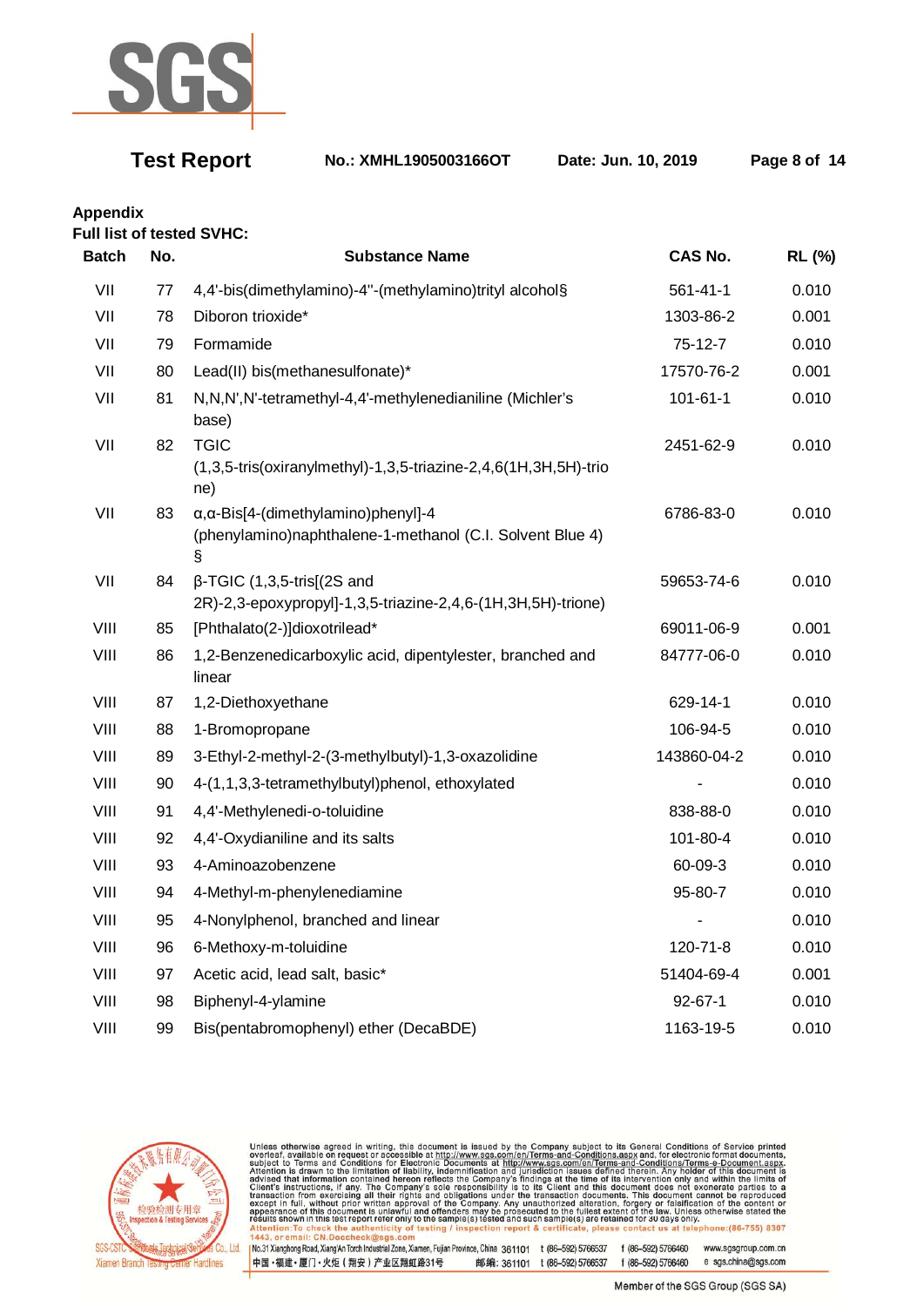

**Test Report No.: XMHL1905003166OT Date: Jun. 10, 2019 Page 9 of 14** 

# **Appendix**

|              |     | <b>Full list of tested SVHC:</b>                                                                                                                                 |                                   |               |
|--------------|-----|------------------------------------------------------------------------------------------------------------------------------------------------------------------|-----------------------------------|---------------|
| <b>Batch</b> | No. | <b>Substance Name</b>                                                                                                                                            | CAS No.                           | <b>RL (%)</b> |
| VIII         | 100 | Cyclohexane-1,2-dicarboxylic anhydride,<br>cis-cyclohexane-1,2-dicarboxylic anhydride,<br>trans-cyclohexane-1,2-dicarboxylic anhydride                           | 85-42-7,13149-00-3,1<br>4166-21-3 | 0.010         |
| VIII         | 101 | Diazene-1,2-dicarboxamide (C,C'-azodi(formamide))                                                                                                                | 123-77-3                          | 0.010         |
| VIII         | 102 | Dibutyltin dichloride (DBTC)                                                                                                                                     | 683-18-1                          | 0.010         |
| VIII         | 103 | Diethyl sulphate                                                                                                                                                 | 64-67-5                           | 0.010         |
| VIII         | 104 | Diisopentylphthalate                                                                                                                                             | 605-50-5                          | 0.010         |
| VIII         | 105 | Dimethyl sulphate                                                                                                                                                | $77 - 78 - 1$                     | 0.010         |
| VIII         | 106 | Dinoseb                                                                                                                                                          | 88-85-7                           | 0.010         |
| VIII         | 107 | Dioxobis(stearato)trilead*                                                                                                                                       | 12578-12-0                        | 0.001         |
| VIII         | 108 | Fatty acids, C16-18, lead salts*                                                                                                                                 | 91031-62-8                        | 0.001         |
| VIII         | 109 | Furan                                                                                                                                                            | 110-00-9                          | 0.010         |
| VIII         | 110 | Henicosafluoroundecanoic acid                                                                                                                                    | 2058-94-8                         | 0.010         |
| VIII         | 111 | Heptacosafluorotetradecanoic acid                                                                                                                                | 376-06-7                          | 0.010         |
| VIII         | 112 | Hexahydromethylphathalic anhydride,<br>Hexahydro-4-methylphathalic anhydride,<br>Hexahydro-1-methylphathalic anhydride,<br>Hexahydro-3-methylphathalic anhydride | ☆                                 | 0.010         |
| VIII         | 113 | Lead bis(tetrafluoroborate)*                                                                                                                                     | 13814-96-5                        | 0.001         |
| VIII         | 114 | Lead cyanamidate*                                                                                                                                                | 20837-86-9                        | 0.001         |
| VIII         | 115 | Lead dinitrate*                                                                                                                                                  | 10099-74-8                        | 0.001         |
| VIII         | 116 | Lead monoxide*                                                                                                                                                   | 1317-36-8                         | 0.001         |
| VIII         | 117 | Lead oxide sulfate*                                                                                                                                              | 12036-76-9                        | 0.001         |
| VIII         | 118 | Lead tetroxide (orange lead)*                                                                                                                                    | 1314-41-6                         | 0.001         |
| VIII         | 119 | Lead titanium trioxide*                                                                                                                                          | 12060-00-3                        | 0.001         |
| VIII         | 120 | Lead titanium zirconium oxide*                                                                                                                                   | 12626-81-2                        | 0.001         |
| VIII         | 121 | Methoxyacetic acid                                                                                                                                               | 625-45-6                          | 0.010         |
| VIII         | 122 | Methyloxirane (Propylene oxide)                                                                                                                                  | 75-56-9                           | 0.010         |
| VIII         | 123 | N,N-dimethylformamide                                                                                                                                            | 68-12-2                           | 0.010         |
| VIII         | 124 | N-Methylacetamide                                                                                                                                                | 79-16-3                           | 0.010         |
| VIII         | 125 | N-Pentyl-isopentylphthalate                                                                                                                                      | 776297-69-9                       | 0.010         |
| VIII         |     | 126 o-Aminoazotoluene                                                                                                                                            | 97-56-3                           | 0.010         |



Unless otherwise agreed in writing, this document is issued by the Company subject to its General Conditions of Service printed<br>overleaf, available on request or accessible at http://www.sgs.com/en/Terms-and-Conditions.asp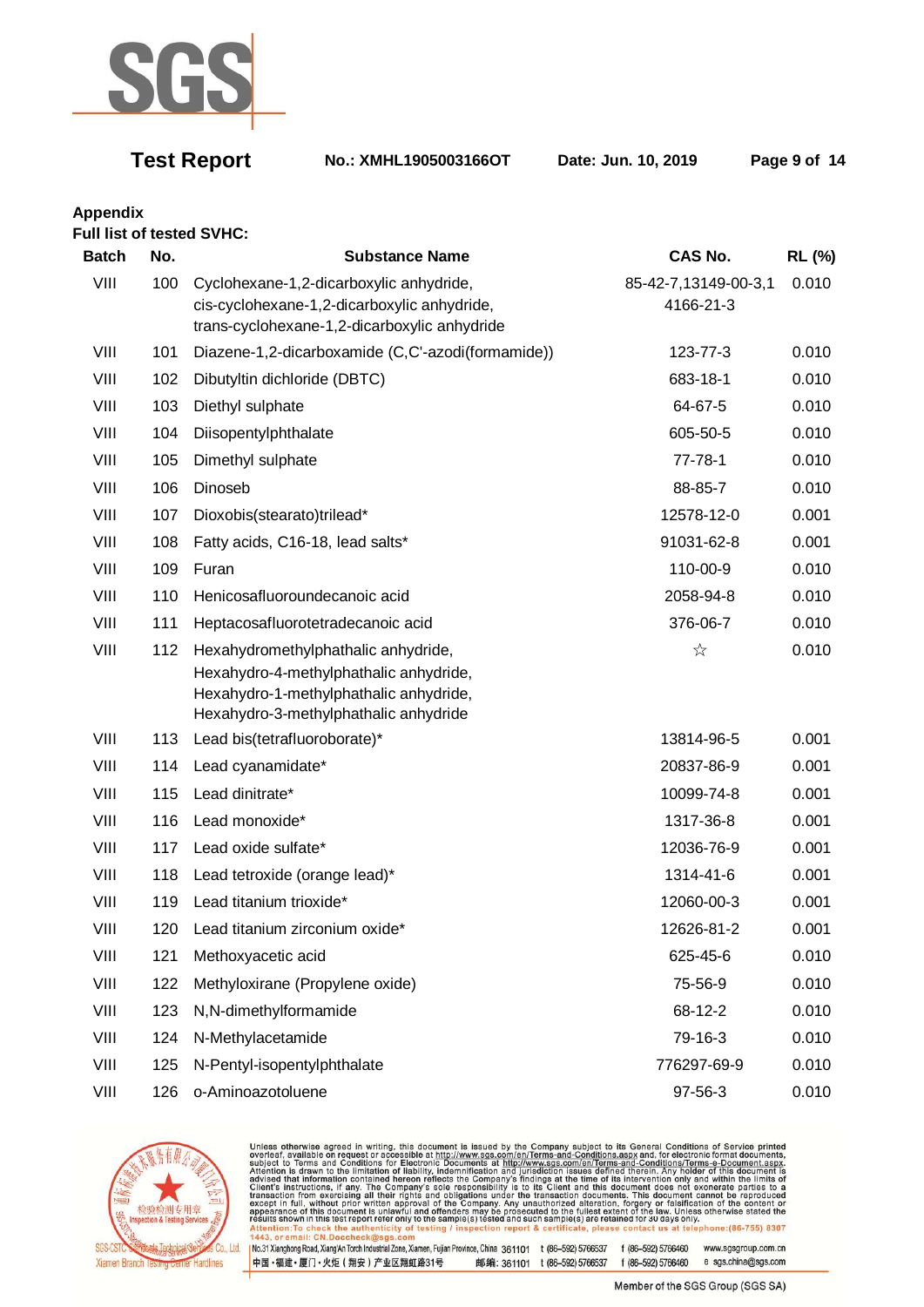

**Test Report No.: XMHL1905003166OT Date: Jun. 10, 2019 Page 10 of 14** 

**Appendix** 

| <b>Full list of tested SVHC:</b><br><b>Batch</b> | No. | <b>Substance Name</b>                                                                                                                                              | CAS No.    | <b>RL (%)</b> |
|--------------------------------------------------|-----|--------------------------------------------------------------------------------------------------------------------------------------------------------------------|------------|---------------|
| VIII                                             | 127 | o-Toluidine                                                                                                                                                        | 95-53-4    | 0.010         |
| VIII                                             | 128 | Pentacosafluorotridecanoic acid                                                                                                                                    | 72629-94-8 | 0.010         |
| VIII                                             | 129 | Pentalead tetraoxide sulphate*                                                                                                                                     | 12065-90-6 | 0.001         |
| VIII                                             | 130 | Pyrochlore, antimony lead yellow*                                                                                                                                  | 8012-00-8  | 0.001         |
| VIII                                             | 131 | Silicic acid, barium salt, lead-doped*                                                                                                                             | 68784-75-8 | 0.001         |
| VIII                                             | 132 | Silicic acid, lead salt*                                                                                                                                           | 11120-22-2 | 0.001         |
| VIII                                             | 133 | Sulfurous acid, lead salt, dibasic*                                                                                                                                | 62229-08-7 | 0.001         |
| VIII                                             | 134 | Tetraethyllead*                                                                                                                                                    | 78-00-2    | 0.001         |
| VIII                                             | 135 | Tetralead trioxide sulphate*                                                                                                                                       | 12202-17-4 | 0.001         |
| VIII                                             | 136 | Tricosafluorododecanoic acid                                                                                                                                       | 307-55-1   | 0.010         |
| VIII                                             | 137 | Trilead bis(carbonate)dihydroxide (basic lead carbonate)*                                                                                                          | 1319-46-6  | 0.001         |
| VIII                                             | 138 | Trilead dioxide phosphonate*                                                                                                                                       | 12141-20-7 | 0.001         |
| IX                                               | 139 | 4-Nonylphenol, branched and linear, ethoxylated                                                                                                                    |            | 0.010         |
| IX                                               | 140 | Ammonium pentadecafluorooctanoate (APFO)**                                                                                                                         | 3825-26-1  | 0.010         |
| IX                                               | 141 | Cadmium oxide*                                                                                                                                                     | 1306-19-0  | 0.001         |
| IX                                               | 142 | Cadmium*                                                                                                                                                           | 7440-43-9  | 0.001         |
| IX                                               | 143 | Dipentyl phthalate (DPP)                                                                                                                                           | 131-18-0   | 0.010         |
| IX                                               | 144 | Pentadecafluorooctanoic acid (PFOA)                                                                                                                                | 335-67-1   | 0.010         |
| X                                                | 145 | Cadmium sulphide*                                                                                                                                                  | 1306-23-6  | 0.001         |
| X                                                | 146 | Dihexyl phthalate                                                                                                                                                  | 84-75-3    | 0.010         |
| X                                                | 147 | Disodium 3,3'-<br>[[1,1'-biphenyl]-4,4'-diylbis(azo)]bis(4-aminonaphthalene-1-su<br>Iphonate) (C.I. Direct Red 28)                                                 | 573-58-0   | 0.010         |
| X                                                | 148 | Disodium 4-amino-3-[[4'-[(2,4-diaminophenyl)azo]<br>$[1,1'-biphenyl]-4-yl]azo] -5-hydroxy-6-$<br>(phenylazo)naphthalene-2,7-disulphonate (C.I. Direct Black<br>38) | 1937-37-7  | 0.010         |
| X                                                | 149 | Imidazolidine-2-thione; (2-imidazoline-2-thiol)                                                                                                                    | 96-45-7    | 0.010         |
| X                                                | 150 | Lead di(acetate)*                                                                                                                                                  | 301-04-2   | 0.001         |
| X                                                | 151 | Trixylyl phosphate                                                                                                                                                 | 25155-23-1 | 0.010         |
| XI                                               | 152 | 1,2-Benzenedicarboxylic acid, dihexyl ester, branched and<br>linear                                                                                                | 68515-50-4 | 0.010         |



Unless otherwise agreed in writing, this document is issued by the Company subject to its General Conditions of Service printed<br>overleaf, available on request or accessible at http://www.sgs.com/en/Terms-and-Conditions.asp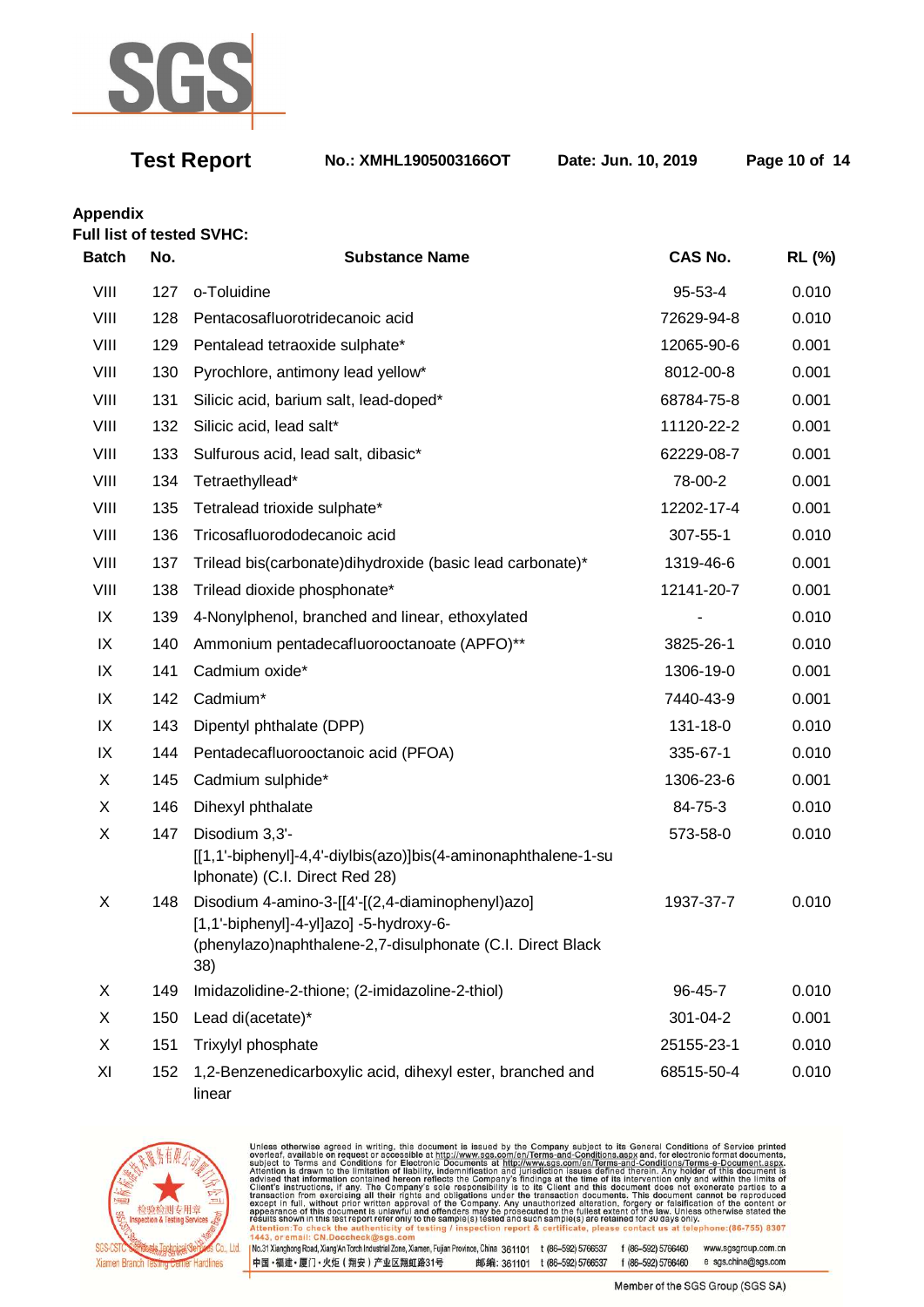

**Test Report No.: XMHL1905003166OT Date: Jun. 10, 2019 Page 11 of 14** 

**Appendix** 

**Full list of tested SVHC:** 

| <b>Batch</b> | No. | <b>Substance Name</b>                                                                                                                                                                                                                                                      | <b>CAS No.</b>                    | <b>RL (%)</b> |
|--------------|-----|----------------------------------------------------------------------------------------------------------------------------------------------------------------------------------------------------------------------------------------------------------------------------|-----------------------------------|---------------|
| XI           | 153 | Cadmium chloride*                                                                                                                                                                                                                                                          | 10108-64-2                        | 0.001         |
| XI           | 154 | Sodium perborate; perboric acid, sodium salt*                                                                                                                                                                                                                              |                                   | 0.001         |
| XI           | 155 | Sodium peroxometaborate*                                                                                                                                                                                                                                                   | 7632-04-4                         | 0.001         |
| XII          | 156 | 2-(2H-Benzotriazol-2-yl)-4,6-ditertpentylphenol (UV-328)                                                                                                                                                                                                                   | 25973-55-1                        | 0.010         |
| XII          | 157 | 2-benzotriazol-2-yl-4,6-di-tert-butylphenol (UV-320)                                                                                                                                                                                                                       | 3846-71-7                         | 0.010         |
| XII          | 158 | 2-Ethylhexyl<br>10-ethyl-4,4-dioctyl-7-oxo-8-oxa-3,5-dithia-4-stannatetradeca<br>noate; DOTE                                                                                                                                                                               | 15571-58-1                        | 0.010         |
| XII          | 159 | Cadmium fluoride*                                                                                                                                                                                                                                                          | 7790-79-6                         | 0.001         |
| XII          | 160 | Cadmium sulphate*                                                                                                                                                                                                                                                          | 10124-36-4,<br>31119-53-6         | 0.001         |
| XII          | 161 | Reaction mass of 2-ethylhexyl<br>10-ethyl-4,4-dioctyl-7-oxo-8-oxa-3,5-dithia-4-stannatetradeca<br>noate & 2-ethylhexyl 10-ethyl-4-[[2-<br>[(2-ethylhexyl)oxy]-2-oxoethyl]thio]-4-octyl-7-oxo-8-oxa-3,5-di<br>thia-4-stannatetradecanoate (reaction mass of DOTE &<br>MOTE) |                                   | 0.010         |
| XIII         | 162 | 1,2-benzenedicarboxylic acid, di-C6-10-alkyl esters;<br>1,2-benzenedicarboxylic acid, mixed decyl and hexyl and<br>octyl diesters with ≥ 0.3% of dihexyl phthalate                                                                                                         | 68515-51-5,<br>68648-93-1         | 0.010         |
| XIII         | 163 | 5-sec-butyl-2-<br>(2,4-dimethylcyclohex-3-en-1-yl)-5-methyl-1,3-dioxane [1],<br>5-sec-butyl-2-<br>(4,6-dimethylcyclohex-3-en-1-yl)-5-methyl-1,3-dioxane [2]<br>[covering any of the individual isomers of [1] and [2] or any<br>combination thereof]                       |                                   | 0.010         |
| XIV          | 164 | 1,3-propanesultone                                                                                                                                                                                                                                                         | 1120-71-4                         | 0.010         |
| XIV          | 165 | 2,4-di-tert-butyl-6-(5-chlorobenzotriazol-2-yl)phenol (UV-327)                                                                                                                                                                                                             | 3864-99-1                         | 0.010         |
| XIV          | 166 | 2-(2H-benzotriazol-2-yl)-4-(tert-butyl)-6-(sec-butyl)phenol<br>$(UV-350)$                                                                                                                                                                                                  | 36437-37-3                        | 0.010         |
| XIV          | 167 | Nitrobenzene                                                                                                                                                                                                                                                               | 98-95-3                           | 0.010         |
| XIV          | 168 | Perfluorononan-1-oic-acid and its sodium and ammonium<br>salts                                                                                                                                                                                                             | 375-95-1,21049-39-8,<br>4149-60-4 | 0.010         |
| XV           | 169 | Benzo[def]chrysene (Benzo[a]pyrene)                                                                                                                                                                                                                                        | $50 - 32 - 8$                     | 0.010         |
| XVI          | 170 | 4,4'-isopropylidenediphenol (bisphenol A)                                                                                                                                                                                                                                  | 80-05-7                           | 0.010         |



Unless otherwise agreed in writing, this document is issued by the Company subject to its General Conditions of Service printed<br>overleaf, available on request or accessible at http://www.sgs.com/en/Terms-and-Conditions.asp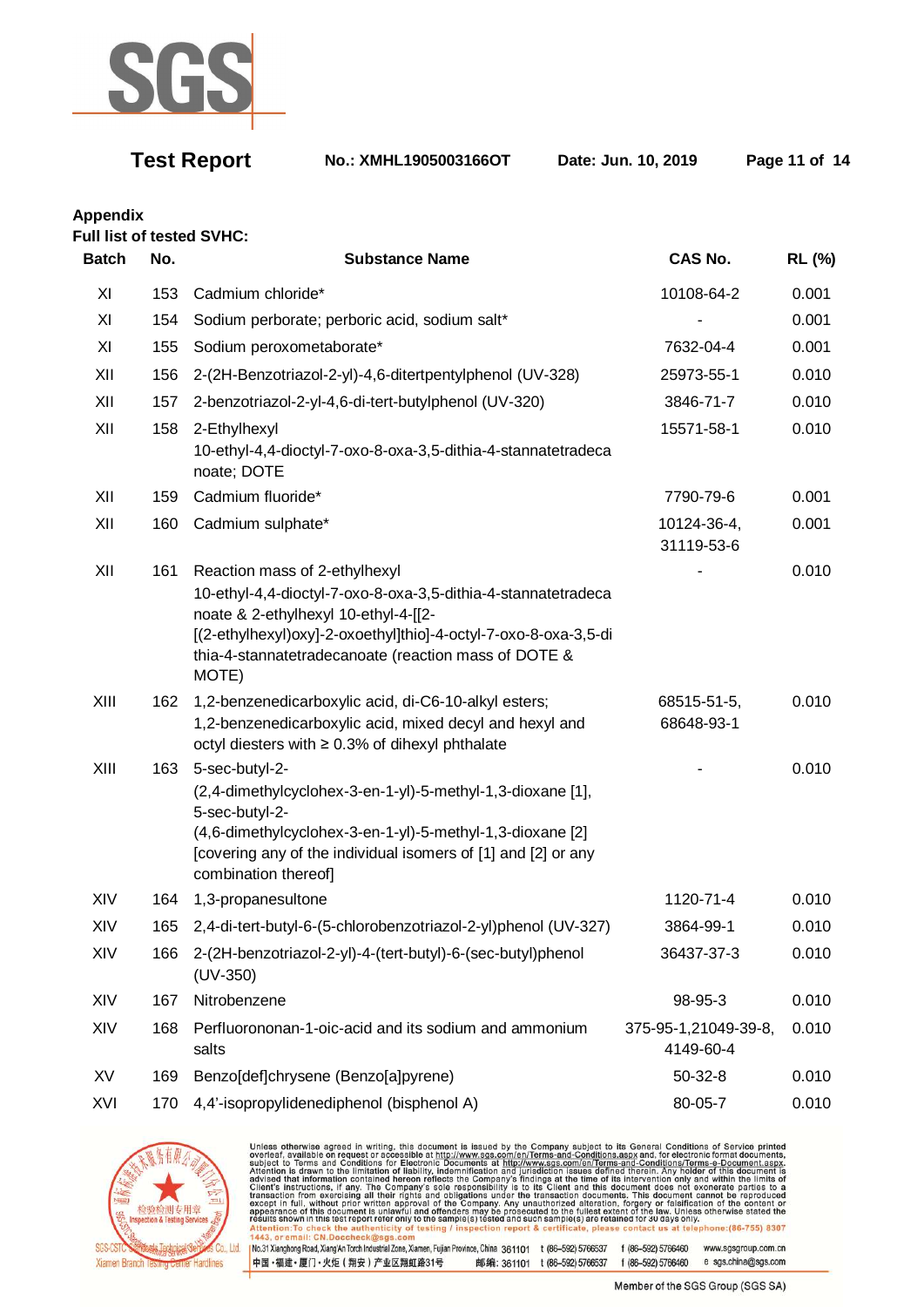

**Test Report No.: XMHL1905003166OT Date: Jun. 10, 2019 Page 12 of 14** 

**Appendix** 

### **Full list of tested SVHC:**

| <b>Batch</b> | No. | <b>Substance Name</b>                                                                                                                                                                                              | <b>CAS No.</b>                   | <b>RL (%)</b> |
|--------------|-----|--------------------------------------------------------------------------------------------------------------------------------------------------------------------------------------------------------------------|----------------------------------|---------------|
| XVI          | 171 | 4-Heptylphenol, branched and linear                                                                                                                                                                                |                                  | 0.010         |
| XVI          | 172 | Nonadecafluorodecanoic acid (PFDA) and its sodium and<br>ammonium salts                                                                                                                                            | 3108-42-7,335-76-2,3<br>830-45-3 | 0.010         |
| XVI          | 173 | p-(1,1-dimethylpropyl)phenol                                                                                                                                                                                       | 80-46-6                          | 0.010         |
| XVII         | 174 | Perfluorohexane-1-sulphonic acid and its salts                                                                                                                                                                     |                                  | 0.010         |
| XVIII        | 175 | 1,6,7,8,9,14,15,16,17,17,18,18-Dodecachloropentacyclo[12.<br>2.1.16,9.02,13.05,10]octadeca-7,15-diene ("Dechlorane<br>Plus"™) [covering any of its individual anti- and syn-isomers<br>or any combination thereof] |                                  | 0.010         |
| XVIII        | 176 | Benz[a]anthracene                                                                                                                                                                                                  | 56-55-3, 1718-53-2               | 0.010         |
| <b>XVIII</b> | 177 | Cadmium nitrate*                                                                                                                                                                                                   | 10022-68-1,<br>10325-94-7        | 0.001         |
| XVIII        | 178 | Cadmium carbonate*                                                                                                                                                                                                 | 513-78-0                         | 0.001         |
| XVIII        | 179 | Cadmium hydroxide*                                                                                                                                                                                                 | 21041-95-2                       | 0.001         |
| XVIII        | 180 | Chrysene                                                                                                                                                                                                           | $218 - 01 - 9$ ,<br>1719-03-5    | 0.010         |
| XVIII        | 181 | Reaction products of 1,3,4-thiadiazolidine-2,5-dithione,<br>formaldehyde and 4-heptylphenol, branched and linear<br>(RP-HP) [with ≥0.1% w/w 4-heptylphenol, branched and<br>linear]                                |                                  | 0.010         |
| XIX          | 182 | Benzene-1,2,4-tricarboxylic acid 1,2-anhydride (trimellitic<br>anhydride)                                                                                                                                          | 552-30-7                         | 0.010         |
| XIX          | 183 | Benzo[ghi]perylene                                                                                                                                                                                                 | 191-24-2                         | 0.010         |
| XIX          | 184 | Decamethylcyclopentasiloxane (D5)                                                                                                                                                                                  | 541-02-6                         | 0.010         |
| XIX          | 185 | Dicyclohexyl phthalate (DCHP)                                                                                                                                                                                      | 84-61-7                          | 0.010         |
| XIX          | 186 | Disodium octaborate*                                                                                                                                                                                               | 12008-41-2                       | 0.001         |
| XIX          | 187 | Dodecamethylcyclohexasiloxane (D6)                                                                                                                                                                                 | 540-97-6                         | 0.010         |
| XIX          | 188 | Ethylenediamine                                                                                                                                                                                                    | 107-15-3                         | 0.010         |
| XIX          | 189 | Lead*                                                                                                                                                                                                              | 7439-92-1                        | 0.001         |
| XIX          | 190 | Octamethylcyclotetrasiloxane (D4)                                                                                                                                                                                  | 556-67-2                         | 0.010         |
| XIX          | 191 | Terphenyl hydrogenated                                                                                                                                                                                             | 61788-32-7                       | 0.010         |



Unless otherwise agreed in writing, this document is issued by the Company subject to its General Conditions of Service printed<br>overleaf, available on request or accessible at http://www.sgs.com/en/Terms-and-Conditions.asp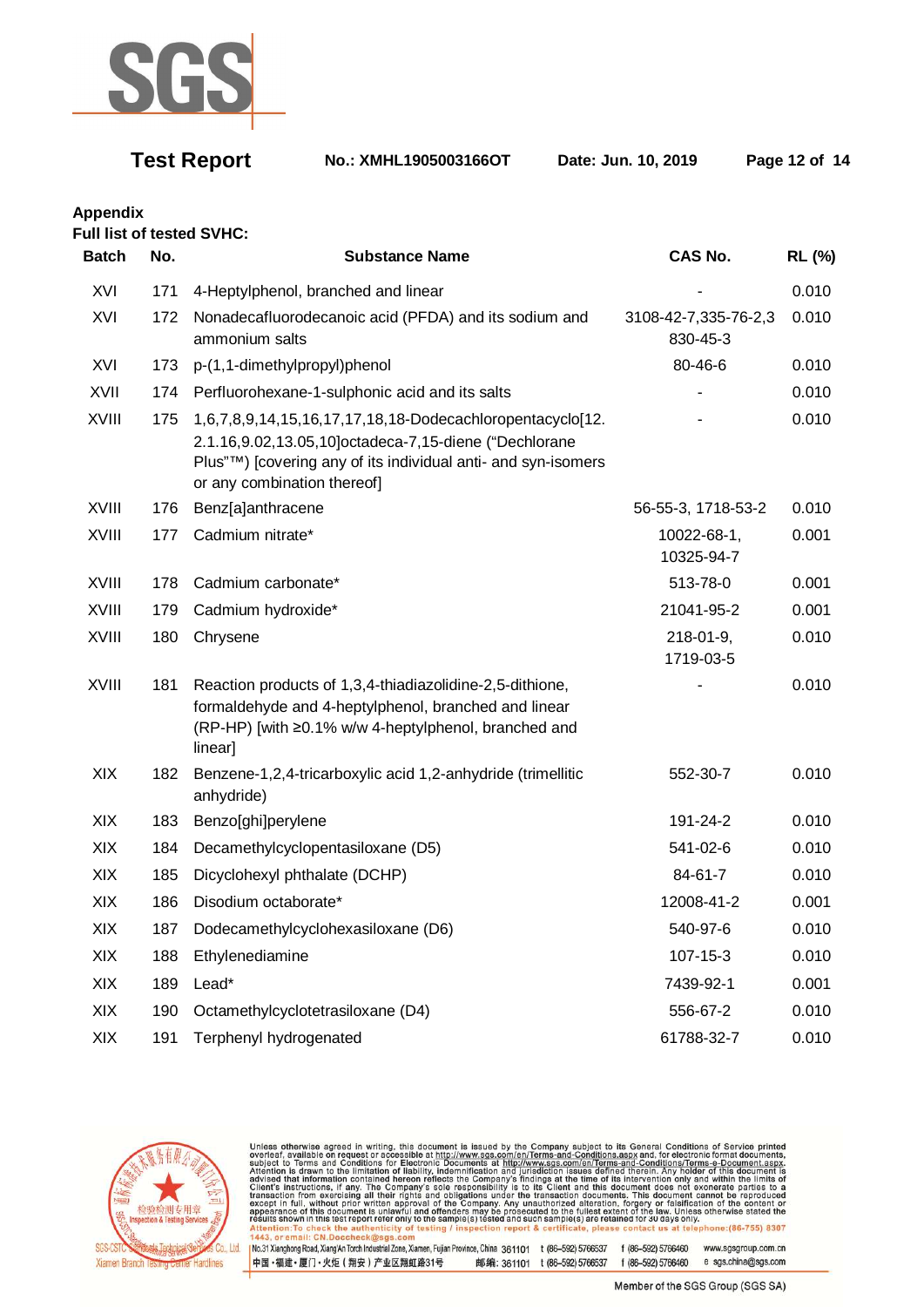

**Test Report No.: XMHL1905003166OT Date: Jun. 10, 2019 Page 13 of 14** 

**Appendix Full list of tested SVHC:** 

| <b>Batch</b> | No. | <b>Substance Name</b>                                                                                                                                              | CAS No.                      | <b>RL (%)</b> |
|--------------|-----|--------------------------------------------------------------------------------------------------------------------------------------------------------------------|------------------------------|---------------|
| XX           | 192 | 1,7,7-trimethyl-3-<br>(phenylmethylene)bicyclo[2.2.1]heptan-2-one (3-benzylidene<br>camphor)                                                                       | 15087-24-8                   | 0.010         |
| XX           | 193 | 2,2-bis(4'-hydroxyphenyl)-4- methylpentane                                                                                                                         | 6807-17-6                    | 0.010         |
| XX           | 194 | Benzo[k]fluoranthene                                                                                                                                               | 207-08-9                     | 0.010         |
| XX           | 195 | Fluoranthene                                                                                                                                                       | $206 - 44 - 0$<br>93951-69-0 | 0.010         |
| XX           | 196 | Phenanthrene                                                                                                                                                       | $85 - 01 - 8$                | 0.010         |
| XX           | 197 | Pyrene                                                                                                                                                             | 129-00-0,<br>1718-52-1       | 0.010         |
| Add.         | 198 | 4-tert-butylphenol (PTBP)                                                                                                                                          | 98-54-4                      | 0.010         |
|              | 199 | 2,3,3,3-tetrafluoro-2-(heptafluoropropoxy)propionic acid, its<br>salts and its acyl halides (covering any of their individual<br>isomers and combinations thereof) |                              | 0.010         |
|              | 200 | 2-methoxyethyl acetate                                                                                                                                             | 110-49-6                     | 0.010         |
|              | 201 | Tris(4-nonylphenyl, branched and linear) phosphite (TNPP)<br>with $\geq 0.1\%$ w/w of 4-nonylphenol, branched and linear<br>(4-NP)                                 |                              | 0.010         |

Remark: This test was subcontracted to Guangzhou Branch, SGS-CSTC Co., Ltd.



Unless otherwise agreed in writing, this document is issued by the Company subject to its General Conditions of Service printed overleaf, available on request or accessible at http://www.sgs.com/en/Terms-and-Conditions.asp

No.31 Xianghong Road, Xiang An Torch Industrial Zone, Xiamen, Fujian Province, China 361101 t (86-592) 5766537 f (86-592) 5766460 www.sgsgroup.com.cn 中国·福建·厦门·火炬 (翔安) 产业区翔虹路31号 邮编: 361101 t (86-592) 5766537 f (86-592) 5766460 e sgs.china@sgs.com